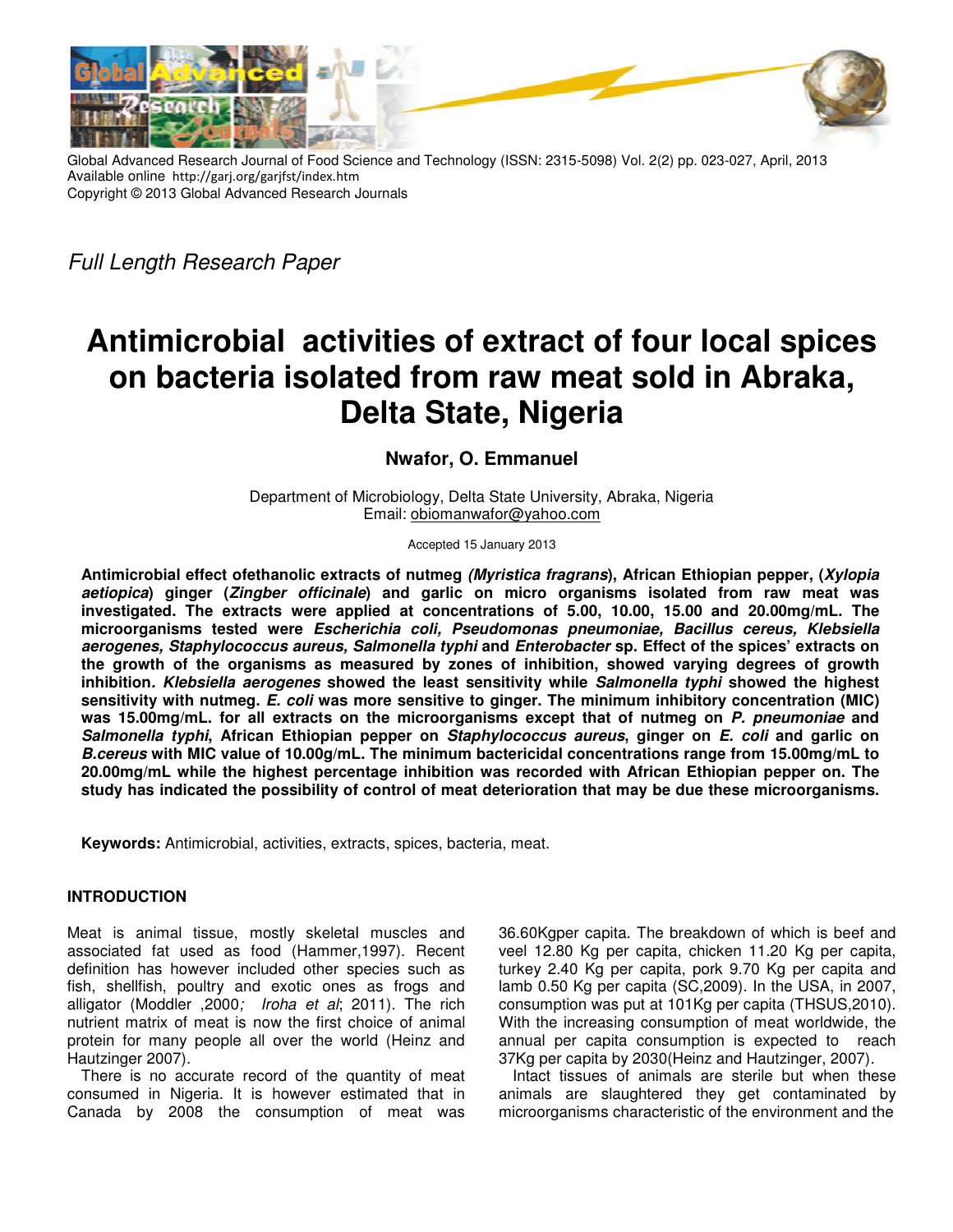| <b>Bacterial isolates</b> | chicken                  | beef           | pork | goat meat |  |
|---------------------------|--------------------------|----------------|------|-----------|--|
| E. coli                   | 05                       | 20             | 25   | 15        |  |
| P.pneumoniae              | $\overline{\phantom{a}}$ | $\overline{a}$ | 06   | 03        |  |
| <i>B.cereus</i>           | 02                       | -              | 02   |           |  |
| K.aerogenes               | $\overline{\phantom{a}}$ | 04             | 03   | -         |  |
| Staph.aureus              |                          | 03             | 06   | 04        |  |
| S. typhi                  |                          | 02             | 04   | 04        |  |
| Enterobactersp            | 04                       | 10             | 15   | 10        |  |

**Table 1.** Frequency distribution of bacterial isolates in different meat samples.

|  |  | Table 2. Effect of spices' extracts on growth of bacteria isolated from meat. |
|--|--|-------------------------------------------------------------------------------|
|--|--|-------------------------------------------------------------------------------|

| <b>Extract</b>   | Bacterial isolates Zone of |                  | inhibition (mm)  |                 |
|------------------|----------------------------|------------------|------------------|-----------------|
|                  | <b>Nutmeg</b>              | <b>Pepper</b>    | Ginger           | Garlic          |
| E.coli           | $9.00 \pm 0.31$            | $6.03 \pm 0.32$  | $10.50 \pm 0.30$ | $9.50\pm0.20$   |
| P. pneumoniae    | $10.60 \pm 0.33$           | $7.40 \pm 0.30$  | $10.80 \pm 0.22$ | 10.300.±0.20    |
| B. cereus        | $8.40 \pm 0.31$            | $7.50 \pm 0.32$  | $9.30 \pm 0.30$  | $8.40 \pm 0.22$ |
| K.aerogenes      | $6.40 \pm 0.31$            | $5.00 \pm 0.29$  | $4.20 \pm 0.32$  | $7.20 \pm 0.33$ |
| Staph.aureus     | $9.10 \pm 0.40$            | $6.10 \pm 0.32$  | $9.00 + 0.21$    | $8.90 \pm 0.20$ |
| S. typhi         | $12.00 \pm 0.30$           | $10.50 \pm 0.33$ | $9.60 \pm 0.41$  | $9.00 \pm 0.32$ |
| Enterobacter sp. | $8.00 \pm 0.33$            | $5.40 \pm 0.31$  | $9.70 \pm 0.33$  | $9.00 \pm 0.32$ |

implements. This happens despite washing of animals before slaughter, various treatments to clean car cases during processing and other programmers' to keep the environment clean (Sperber and Doyle 2009). They therefore lead to the contamination and spoilage of significant portion of the meat Some of the microorganisms are pathogenic while others are spoilage. Raw meat has been reported to be responsible for a significant number of cases of human food poisoning (Geomaras et al; 1995). Some of the bacteria implicated include species of Bacillus, Lactobacillus, Escherichia, Clostridium, Psudomonas, Staphylococcus, Micrococcus and Enterococci (Zweifer et al; 2008).

There is therefore the need for proper preservation particularly when meat has to be transported through long distances. Traditional methods of meat preservation include drying, smoking, curing with salt, chilling, fermentation and canning. These methods in most cases do not retain the freshness of meat. The use of chemical preservatives which was adopted (Zhau et al; 2010)is equally being discouraged due to their side effects such as toxicity to consumers and bioaccumulation, hence the need for simple and inexpensive safe methods of preserving fresh meat.

Spices are usually added to foods including meat to improve their taste and flavour (Nakatani 1994). There are reports on their antimicrobial activities (Ejechi and Akpomedaye, 2002; Akujobi et al; 2006). This study was carried out to investigate the effect of extracts of some local spices against micro organisms involved in meat spoilage. It is expected to provide information on their use for achieving meat stability at ambient

temperature.

### **MATERIALS AND METHODS**

Fresh meat samples were bought from Abraka market. There were a total of 200 meat samples made up of beef  $(n=50)$ , chicken  $(n=50)$ , pork  $(n=50)$  and goat meat  $(n-50)$ 50). They were each collected in different sterile polythene bags and transported to the Department of Microbiology laboratory of Delta State University, for processing within 6hs of slaughter.

A portion (25 Kg) of each sample was placed into separate sterile stomacher bay containing 225ml of 0.10% sterile peptone water and pummeled with a mix 1 mixer. Samples were then serially diluted in 0.10% sterile peptone water for microbiological analysis to 10<sup>-5.</sup>

#### **MICROBIOLOGICAL ANALYSIS**

One milliliter (1mL) from a suitable dilution from the various test tubes was inoculated in triplicate pre-poured and dried nutrient agar (Oxoid) and incubated at  $37^0C$  for 24h. Coli form bacteria were determined by plating on MacConkey agar (Oxoid) and incubating at  $37^{\circ}$ C for 24h. Microbial isolates were identified using colonial, morphological and biochemical characteristics (Brown 2005, Vanderzannt and Split to easer, 1992). Morphological features used were Gram reaction, presence/position of spores and motility (Harrigan and Mcance, 1976) while the battery of biochemical tests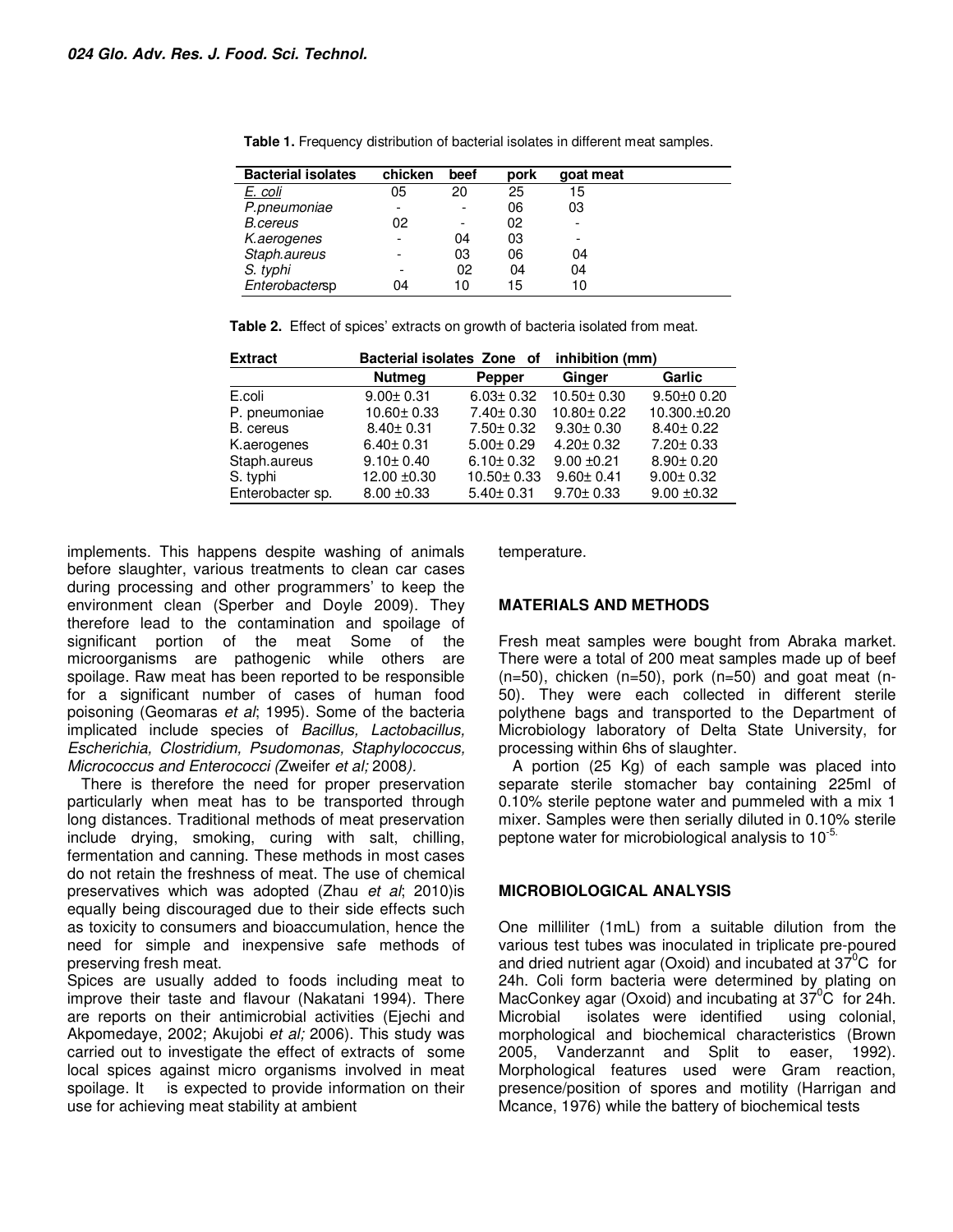| <b>Bacterial isolates</b> | <b>Extracts</b> |               |               |        |
|---------------------------|-----------------|---------------|---------------|--------|
|                           | Garlic          | <b>Nutmeg</b> | <b>Pepper</b> | Ginger |
| E. coli15.00              | 15.00           | 10.00         | 10.00         |        |
| P. pnemoniae              | 10.00           | 15.00         | 15.00         | 15.00  |
| B. cereus                 | 10.00           | 15.00         | 10.00         | 15.00  |
| K. aerogenes              | 15.00           | 15.00         | 15.00         | 15.00  |
| Staph. aureus             | 15.00           | 10.00         | 15.00         | 15.00  |
| S, typhi10.00             | 15.00           | 15.00         | 15.00         |        |
| Enterobactersp            | 15.00           | 15.00         | 15.00         | 15.00  |

**Table 3.** Minimum Inhibitory concentration of spices' extracts (mg/mL

**Table 4**. Minimum bactericidal concentration of extracts against bacterial isolates (mg/mL)

| Extracts                             | Bacterial isolates               |                                  |                                                                           |                                  |                                  |                                  |                                  |
|--------------------------------------|----------------------------------|----------------------------------|---------------------------------------------------------------------------|----------------------------------|----------------------------------|----------------------------------|----------------------------------|
|                                      |                                  |                                  | E.coli P. peumoniae B. cereus K. aerogenesS.aureus S. typhiEnterobactersp |                                  |                                  |                                  |                                  |
| Nutmeg<br>Pepper<br>Ginger<br>Garlic | 20.00<br>15.00<br>20.00<br>20.00 | 15.00<br>20.00<br>20.00<br>20.00 | 20.00<br>20.00<br>20.00<br>20.00                                          | 15.00<br>15.00<br>15.00<br>15.00 | 15.00<br>20.00<br>20.00<br>20.00 | 15.00<br>20.00<br>20.00<br>20.00 | 15.00<br>20.00<br>20.00<br>20.00 |

carried out were catalase, oxidase, urease, coagulase, indole, methyl red, Voges-Proskauer, citrate (IMViC) and sugar fermentation(Sneath et al; 1986). Identified isolates were maintained in nutrient agar slants at  $4^0C$ . until when required for further experiments.

### **Preparation of Spices**

The spices, nutmeg (Myristica fragrans), African Ethiopian pepper (Xylopia aetiopica), ginger (Zingberofficinale) and garlic were dried and milled separately using National electric powered dry blender (National Electric Company, Singapore) to powdered form. Extracts were then obtained by soaking 30g of each powder in 100ml of ethanol in 250ml conical flask, properly stopper and covered with aluminum foil. The flasks were left at room temperature for 72h. Thereafter, the content of each flask was filtered using what man No 1 filter paper and filtrate collected in different flasks. The filtrates containing extracts were each concentrated on water bath at  $80^{\circ}$ C to a white substance giving yields of 6.50g, 8.00g, 8.90g and 8.40g for nut meg, African Ethiopian pepper, ginger and garlic respectively. They were stored at 4<sup>°</sup>C for further use.

### **Determination of Antimicrobial Activity of Spices' Extracts**

Antimicrobial activity was determined by cup diffusion method on nutrient agar medium (Mohana et al: 2008). The sterile medium was allowed to cool and plates were heavily with test bacterial cells. Three wells each of 5mm diameter were made in each plate. The desired concentration of each of the extracts in 50µl volume was introduced into wells in NA plates. All test plates were incubated at  $37^{\circ}$ C for 24h Zones of inhibition were read using micrometer screw guage.

### **Determination of Minimum Inhibitory Concentration**

The various solid extracts were reconstituted in ethanol and diluted with nutrient broth to yield concentrations of 5.00mg/mL,10.00mg/mL, 15.00mg/mL and 20.00mg/mL in different test tubes. The test tubes were each inoculated with  $0.50$ mL(7.00log  $_{10}$ cfu/mL) of overnight broth culture of the test organisms using calibrated Pasteaur pipette and incubated at  $37^{\circ}$ C for 24h. Control experiments were also set up but without the extracts. The least concentration of the extracts showing clear zone of inhibition was taken as the minimum inhibitory concentration(MIC).

### **Determination Minimum Bactericidal Concentration:**

Tubes that did not show visible growth from the minimum inhibitory concentration experiments were sub-cultured unto nutrient agar (Oxoid) and incubated at  $37^{\circ}$ C for 24h. The least concentration of the extracts that inhibited the growth of the test organisms were taken as the minimum bactericidal concentrations (MBC).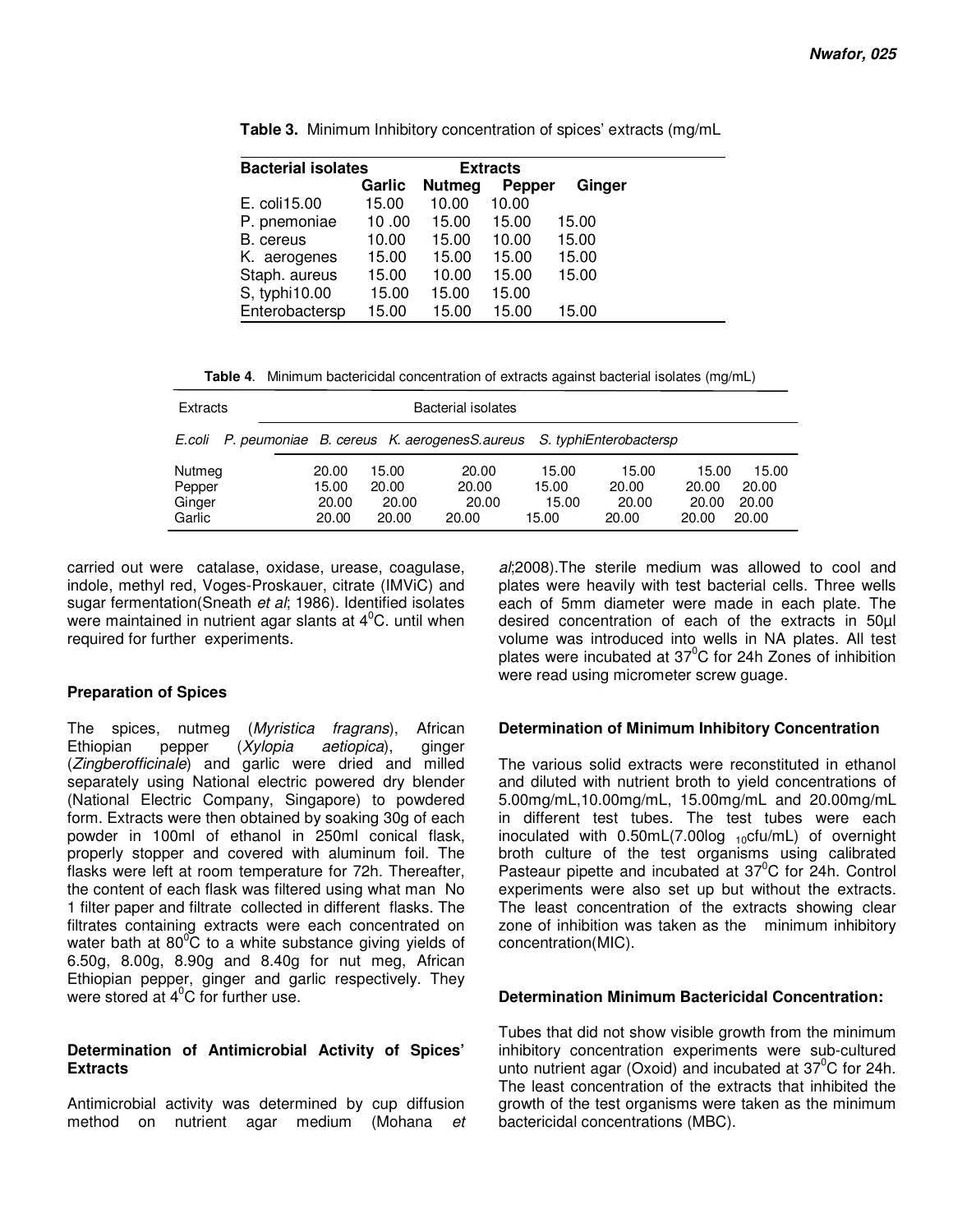**Table 5.** Percentage (%) inhibition of bacteria by the extracts

| Extracts | Test organisms (Isolates) |
|----------|---------------------------|
|----------|---------------------------|

|        | E. coli P. pneumoniaeB. cereus K. aerogenes S. aureus S. typhiEnterbactersp |       |       |       |       |       |       |
|--------|-----------------------------------------------------------------------------|-------|-------|-------|-------|-------|-------|
| Nutmea | 36.70                                                                       | 30.40 | 32.40 | 33.50 | 31.60 | 29.30 | 30.80 |
| Pepper | 32.30                                                                       | 30.40 | 38.60 | 31.50 | 28.90 | 30.50 | 31.40 |
| Ginger | 30.30                                                                       | 33.40 | 32.60 | 32.40 | 31.80 | 32.70 | 33.60 |
| Garlic | 29.00                                                                       | 30.10 | 26.40 | 31.32 | 30.30 | 30.20 | 31.50 |

#### **Determination of Percentage Inhibition of Test Organisms**

Broth solutions of 20.00mg/ml of each extract in different test tubes were inoculated with 24h old cultures of the various test organisms as described by Akujobi et al; (2006). Tubes were thereafter incubated at  $37^{\circ}$ C for 24hs. Absorbance was read from a spectrophotometer for both experiment and control without the extracts. Percentage inhibition was calculated from the relationship

Percentage inhibition=AC-AT x100

 $AC$ 

 $AC = absorbance$  of control .  $AT = absorbance$  of test sample (experiment).

### **RESULTS**

A total of 7 bacterial species were isolated from all the meat samples. These include *Escherichia coli.* meat samples. These include Escherichia coli, Pseudomonas pneumoniae, Bacillus cereus and Klebsiella aerogenes. Others are Staphylococcus aureus, Salmonella typhi and Enterobacter sp. E. coli and Enterobacter sp were isolated from all the meat samples, B. cereus was isolated from chicken and pork. P. pneumoniae occurred only in pork. Klebsiella aerogenes was isolated from beef and pork, Salmonella typhi and Staphylococcus aureus were obtained from beef, pork and goat meat (Table 1)

The effect of the spices' extracts on growth of the microorganisms measured as zones of inhibition is shown in Table 2. All spices showed inhibitions to the organisms to varying degrees. Klebsiella aerogenes showed the least sensitivity to all the extracts while Salmonella typhi showed the highest sensitivity as recorded with nutmeg. E. coli which was the most encountered was more sensitive to ginger with African Ethiopian pepper demonstrating the least sensitivity to the test organisms except with S. typhi.

The result of the minimum inhibitory concentrations (MIC) is shown in Table 3. The MIC was 15.00mg/mL for all extracts on the organisms except that of nutmeg on P.pneumoniae and S. typhi, African Ethiopian pepper on Staphylococcus aureus, ginger on E.coli and garlic on Bacillus cereus with MIC value of 10.00mg/mL each.

Minimum bactericidal concentrations (MBC) of the extracts on the test organisms are shown in table 4. The highest MBC value obtained was 20.00mg/mL for different extracts on various organisms while the lowest was 15.00mg/mL. The MBC for garlic was 20.00mg/mL for all the test organisms.

The percentage inhibition of the test organisms is shown in Table 5. The highest value of 38.60% was recorded with African Ethiopian pepper extract on Bacillus cereus while the lowest of 26.40% was recorded for garlic also on Bacillus cereus.

### **DISCUSSION**

The presence of antimicrobial substances in spices and herbs has been reported (Irobi, 1992; Ibekwe et al; 2004 Nwafor and Ogiehor 2008). The present study has demonstrated the inhibitory effect of extracts of spices against Escherichia coli, Pseudomonas pneumoniae, Bacillus cereus, Klebsiella aerogenes, Staphylococcus aureus, Staphylococcus typhi and Enterobaceter sp isolated from meat. This is an indication that extracts contains substances that can inhibit the growth of the bacteria as shown by the zones of inhibition (Table 1) which differ for different bacterial species and extracts. This is in line with an earlier report by Zhang et al., (2005).They reported that the degree of antimicrobial activity of plant extracts depended on the type of bioactive ingredients in them. Some of these bioactive ingredients have been studied to include alkaloids, cyanogenic glycosides, saponins, tannins and oxalates (Akujobi et al., 2006; Celicel and Kavas, 2008; Adegoke et al., 2010;).The minimum inhibitory concentration is seen to be concentration dependent. Thus the higher concentrations showed higher inhibitions as shown by lower counts obtained (results not shown). Similar results have been obtained by Obi and Onuoha (2000). This effect could have resulted from injuries or distorted homeostasis or other negative effects of the extracts on the bacteria and agrees with the previous findings of Nwafor and Ogiehor (2008).

The extracts have shown the ability to inhibit the growth